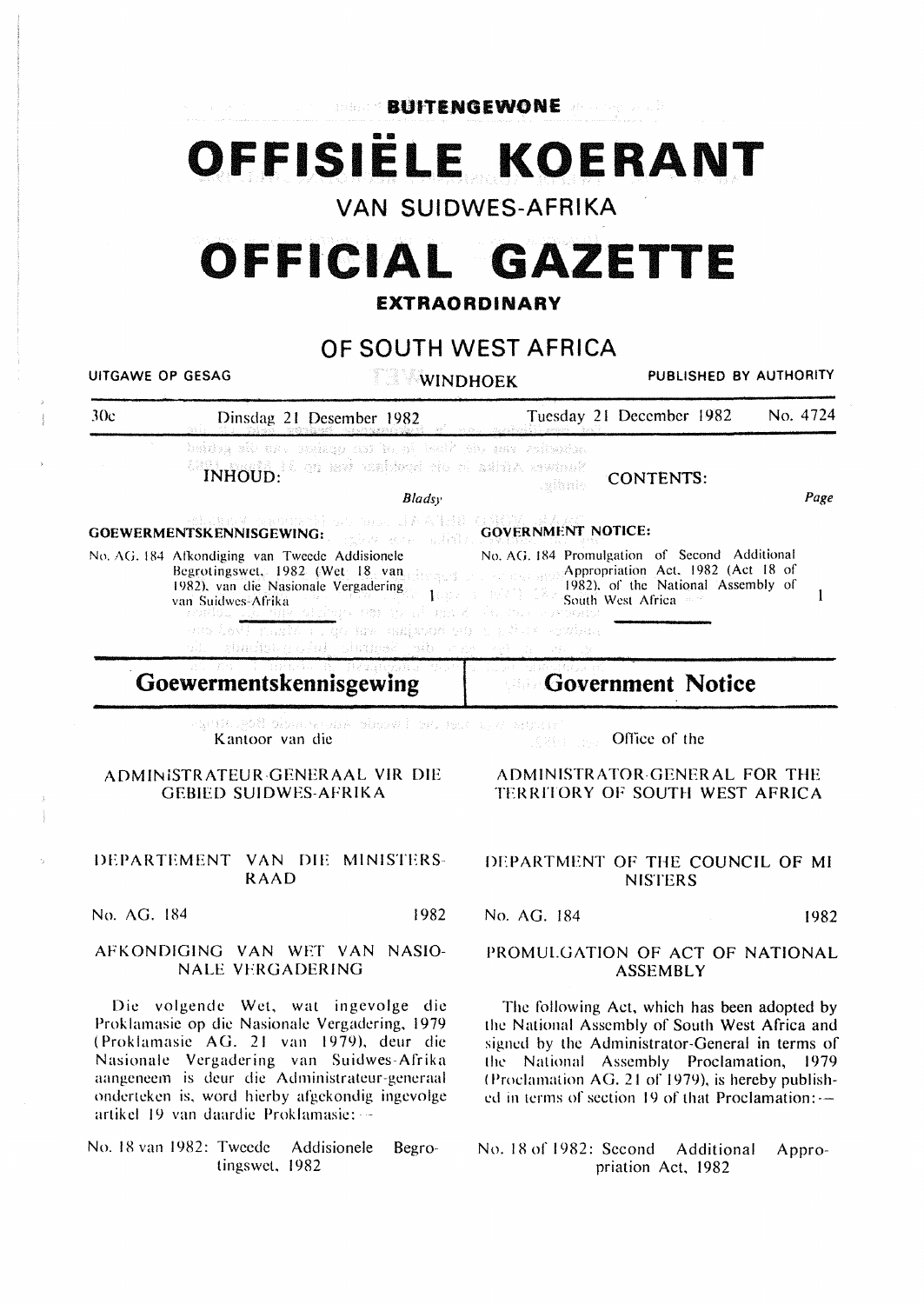Wet No. 18, 1982 TWEEDE ADDISJONELE BEGROTINGSWET, 1982

*( A.frikaanse teks deur die A dministrateur-generaa/ onderteken op 13 Desember 1982)* 

FRITT CONTROLLER AND

### ACTREATIVEW HILLOGIE

#### **WET**

(解除) 转让时,

Als transacti

Tot bewilliging van 'n bykomende bedrag geld vir die behoeftes van die Staat in of ten opsigte van die gebied Suidwes-Afrika in die boekjaar wat op 31 Maart 1983 eindig.

DAAR WORD BEPAAL deur die Nasionale Vergadering van Suidwes-Afrika, soos volg:-

I. Behoudens die bepalings van die Wet op Staatsfinansies, 1982 (Wet I van 1982), word daar hierby vir die behoeftes van die Staat in of ten opsigte van die gebied Suidwes-Afrika in die boekjaar wat op 31 Maart 1983 eindig. as 'n las teen die Sentrale Inkomstefonds, die bykomende bedrae geld uiteengesit in kolom I van die Bylac bcwillig. galasyahuwa amishin dal

 $0.083010^{8}$ indra

Bewilliging van bykomen de bedrag geld vir behoef-<br>tes van Staat.

Kort titel.

2. Hierdie Wet heet die Tweede Addisionele Begrotingswet, 1982.

和建筑、转轮线、2018年以下的,全身的ACMO 网络特别的 ACCOUNT 2. 同单独为的轻松, 将作用以一般, 与某项行为, 第二

用轻小量 经合同资金 经清偿债券 医异丙基苯 医卡尔 (1) 图 8号 / 20 - 20 1 fR / f (345) )

所知,在这些社会的公司,这些事件是否有关的,可以是否是否是否是否是否是否是否是否

 $\mathcal{L} = \{ \mathcal{L} \in \mathcal{L} \}$  ,  $\mathcal{L} =$ 广场上

如此的第三人称单数 SETA (本部)系统的 (Seta Seta Seta TH BREAK START

nt av gelen geschiedet. Des eineren geschiltet in 2000 an the particle of the second and a literature of the constitution. a ka ya Mareka wa Mareka wa Mareka wa 1970, wa 1970, wa Mareka 

网络生物 解除的 经无产品 网络欧洲 医不全性 不合同的 医神经的 医神经性神经 医单位神经 医红 in a construction

 $\mathcal{L}(\mathbb{Z}_2,\mathbb{Q})^{\mathbb{Z}_2} \cong \mathcal{L}^{\mathbb{Z}_2} \otimes \mathcal{L}^{\mathbb{Z}_2} \cong \mathbb{E} \otimes_{\mathbb{Z}}^{\mathbb{Z}_2} \mathbb{Z}^{\mathbb{Z}_2} \cong \bigvee_{\mathbb{Z}} \mathbb{Z}^{\mathbb{Z}_2} \otimes \mathbb{Z}^{\mathbb{Z}_2} \cong \mathbb{Z}^{\mathbb{Z}_2} \otimes \mathbb{Z}^{\mathbb{Z}_2} \otimes \mathbb{Z}^{\mathbb{Z}_2} \cong \mathbb{Z}^{\math$ (AW N Night Section & M)

the following them the individual of the control device and i se de la valar de la signale su la sobre l  $\phi$  , and case is a set of the set of  $\phi$ 

you start pertina will have interested a deemed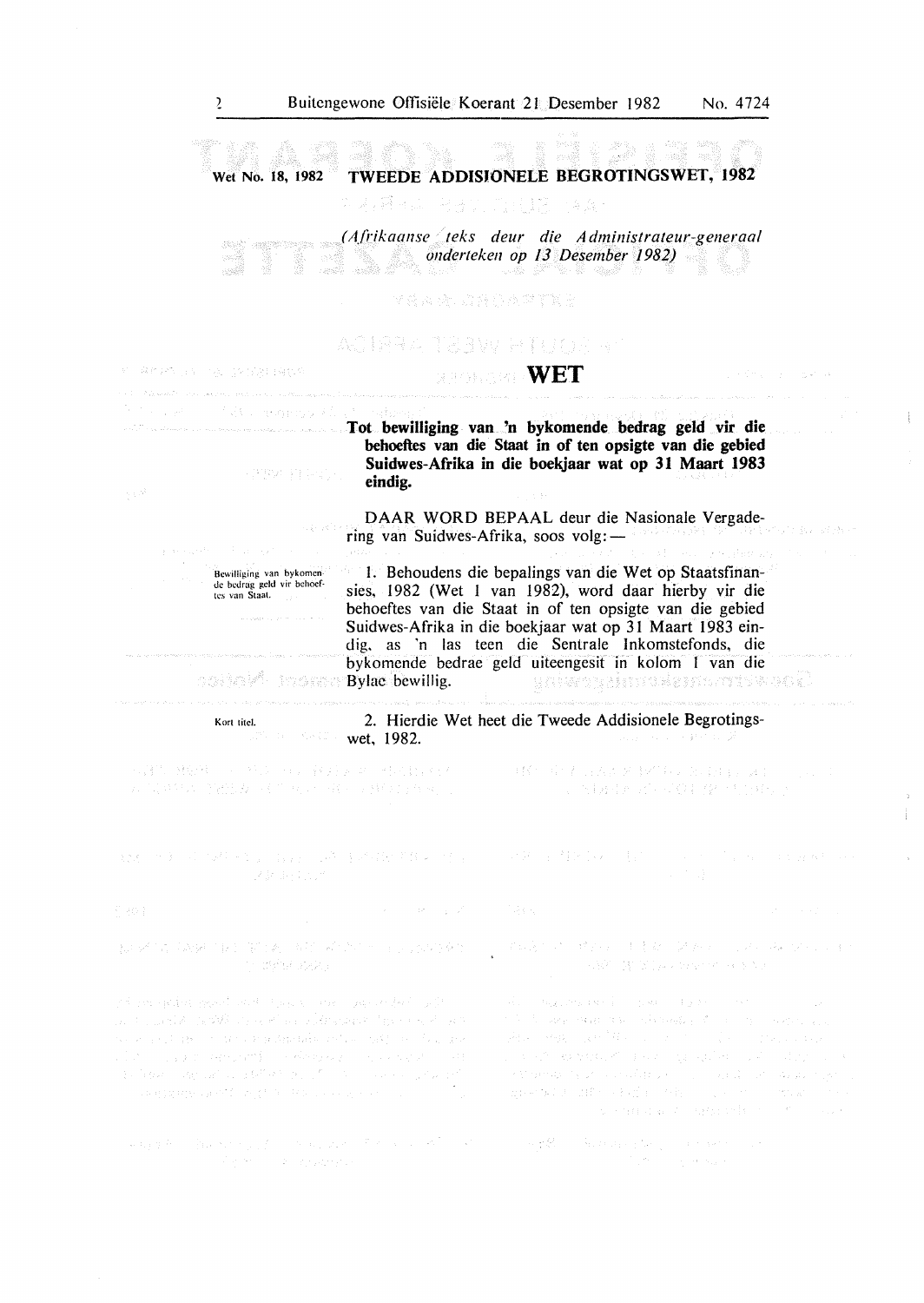经公司计算 计子程序 经特种分配的 人名德埃

**SECOND ADDITIONAL APPROPRIATION ACT,** Act No. **18,** 1982 **1982** 

*(Afrikaans text signed by the Administrator-General on 13 December 1982)* 

#### **ACT**

**To appropriate an additional amount of money for the requirements of the State in or in respect of the territory of South West Africa during the financial year ending 31 March 1983.** 

BE IT ENACTED by the National Assembly of South West Africa, as follows: $-$ 

1. Subject to the provisions of the State Finance Act, 19R2 (Act I of 1982). there is hereby appropriated for the requirements of the State in or in respect of the territory of South West Africa during the financial year ending 31 March 1983, as a charge to the Central Revenue Fund, the additional amounts of money shown in column 1 of the Schedule.

 $\langle \phi_{\mathbf{S},\mathbf{S}}(\mathbf{s}_1,\mathbf{s}_2),\mathbf{s}_1\rangle_{\mathbf{S}^{\text{out}}(\mathbf{s}_1,\mathbf{s}_2)}$ 

**Appropriation of atldit**ional amount of money for<br>requirements of State.

2. This Act shall be called the Second Additional Appropriation Act, 1982. Short title.

Victoria de

 $\Delta\phi$  , and  $\phi$  , and  $\phi$  , and  $\phi$  , and  $\phi$ 

 $\sim 10^{11}$  km  $^{-1}$  m  $^{-1}$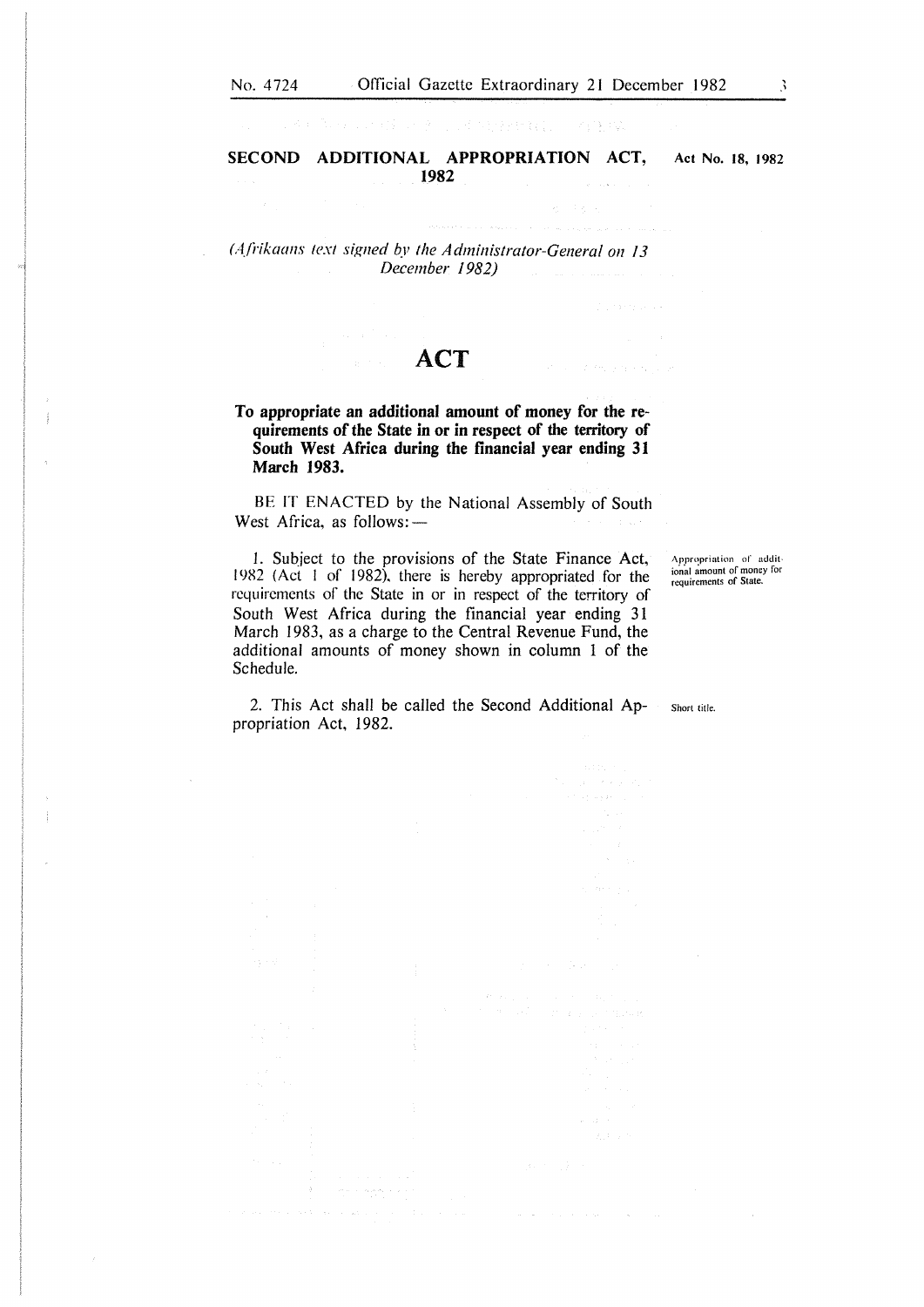$\bar{z}$ 

 $\frac{1}{2}$ 

### Wet No. 18, 1982 TWEEDE ADDISIONELE BEGROTINGSWET, 1982 dinastic and the company of the set  $\mathbf{BYLAE}$  is a set of the set of the set of the set of the set of the set of the set of the set of the set of the set of the set of the set of the set of the set of the set of the set o

|                | <b>BEGROTINGSPOS</b>                                                                                                                                                                                                                                                                                                                                                                                                  | KOLOM <sub>1</sub> | KOLOM <sub>2</sub>                                                                                                                                                                                                   |
|----------------|-----------------------------------------------------------------------------------------------------------------------------------------------------------------------------------------------------------------------------------------------------------------------------------------------------------------------------------------------------------------------------------------------------------------------|--------------------|----------------------------------------------------------------------------------------------------------------------------------------------------------------------------------------------------------------------|
|                | Titel                                                                                                                                                                                                                                                                                                                                                                                                                 | R                  | R                                                                                                                                                                                                                    |
| 1              | Ministersraad                                                                                                                                                                                                                                                                                                                                                                                                         | 13 136 000         |                                                                                                                                                                                                                      |
| $\overline{2}$ | Finansies                                                                                                                                                                                                                                                                                                                                                                                                             | 6 133 000          |                                                                                                                                                                                                                      |
| 3              | Burgersake en Mannekrag                                                                                                                                                                                                                                                                                                                                                                                               | 2 392 000          |                                                                                                                                                                                                                      |
| 4              | Nasionale Opvoeding                                                                                                                                                                                                                                                                                                                                                                                                   | 8799000            |                                                                                                                                                                                                                      |
| 5              | Ekonomiese Sake                                                                                                                                                                                                                                                                                                                                                                                                       | 13 899 650         |                                                                                                                                                                                                                      |
| 6              |                                                                                                                                                                                                                                                                                                                                                                                                                       | 1857800            |                                                                                                                                                                                                                      |
| 7              | Landbou en Natuurbewaring                                                                                                                                                                                                                                                                                                                                                                                             | 1424 000           |                                                                                                                                                                                                                      |
| 8              | Nasionale Gesondheid en Welsyn                                                                                                                                                                                                                                                                                                                                                                                        | 2987000            |                                                                                                                                                                                                                      |
| 9              | Waterwese                                                                                                                                                                                                                                                                                                                                                                                                             | 1699000            |                                                                                                                                                                                                                      |
| 10             | Sentrale Personeelinstelling                                                                                                                                                                                                                                                                                                                                                                                          | 315 000            |                                                                                                                                                                                                                      |
| 11             | Pos- en Telekommunikasiewese                                                                                                                                                                                                                                                                                                                                                                                          | 4 850 000          |                                                                                                                                                                                                                      |
| 12             | Vervoer                                                                                                                                                                                                                                                                                                                                                                                                               | 5 849 500          |                                                                                                                                                                                                                      |
| 13             | Verdediging                                                                                                                                                                                                                                                                                                                                                                                                           | 6 770 000          |                                                                                                                                                                                                                      |
| 14             | Polisie                                                                                                                                                                                                                                                                                                                                                                                                               | 1 120 000          |                                                                                                                                                                                                                      |
| 16             | Bystand aan Owerhede $- \ldots \ldots \ldots$                                                                                                                                                                                                                                                                                                                                                                         | 42 769 000         |                                                                                                                                                                                                                      |
|                | Met inbegrip van $-$<br>Bydrae tot lopende uitgawes:<br>Verteenwoordigende Owerheid van die -<br><b>Blankes</b><br>Capriviane<br>Damaras<br>Herero's<br>Kavango's<br>Kleurlinge<br>Namas<br>Owambo's<br>Tswanas<br>Regering van Rehoboth<br>Toekenning vir kapitaalprojekte:<br>Verteenwoordigende Owerheid van die -<br>Capriviane<br>Damaras<br>Herero's<br>Kavango's<br>Kleurlinge<br>Namas<br>Owambo's<br>Tswanas |                    | 2 775 000<br>1936000<br>3 715 000<br>2 598 000<br>4 171 000<br>2 109 000<br>1 060 000<br>19 620 000<br>179 000<br>1 048 000<br>475 000<br>290 000<br>240 000<br>355 000<br>500 000<br>92 000<br>1 350 000<br>220 000 |
|                | Regering van Rehoboth                                                                                                                                                                                                                                                                                                                                                                                                 |                    | 36 000                                                                                                                                                                                                               |
|                | TOTAAL                                                                                                                                                                                                                                                                                                                                                                                                                | 114 000 950        |                                                                                                                                                                                                                      |

 $\hat{\boldsymbol{\gamma}}$ 

 $\mathcal{A}^{\mathcal{A}}$ 

 $\mathcal{L}_{\mathcal{A}}$